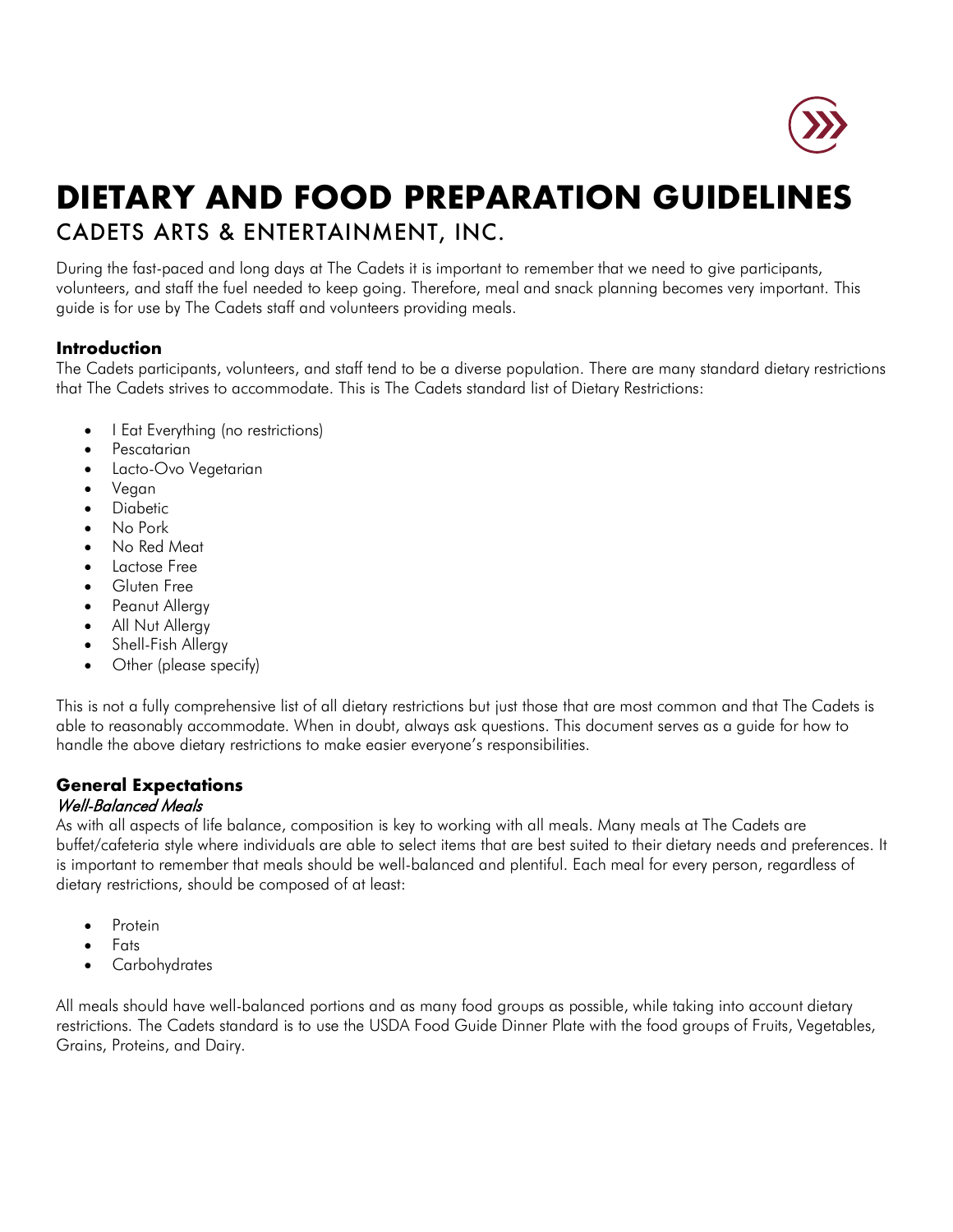

With dietary restrictions it is sometimes more difficult to ensure a well-balanced meal but it is possible with diligence and some creativity.

Junk food, soda, fast food, candy, and non-healthy snacks should be kept to a MINIMUM.

# Appropriate Labeling

It is important to ensure that all the items/dishes at every meal are labeled and ingredients and dietary restrictions are noted. Therefore, ingredients and dietary restriction labeling becomes very important. For each meal item the following information should be found for every item on the menu:

- Name of Item/Dish (e.g. Green Beans Almandine)
- Ingredients (e.g. Green beans, butter, almonds, salt, basil)
- Dietary Restrictions (e.g. Vegetarian, Contains Nuts and Diary)

For The Cadets, simply prepared, wholesome, common foods are best.

## Timing of Meals and Snacks

An afternoon snack must be provided if there are more than five hours between lunch and dinner. For example, if lunch ends at 1pm and dinner is not until 6:30pm, an afternoon snack is needed. If lunch ends at 1pm and dinner is at 6pm, an afternoon snack is optional. A substantial night time snack must be provided so corps members are not going to sleep hungry.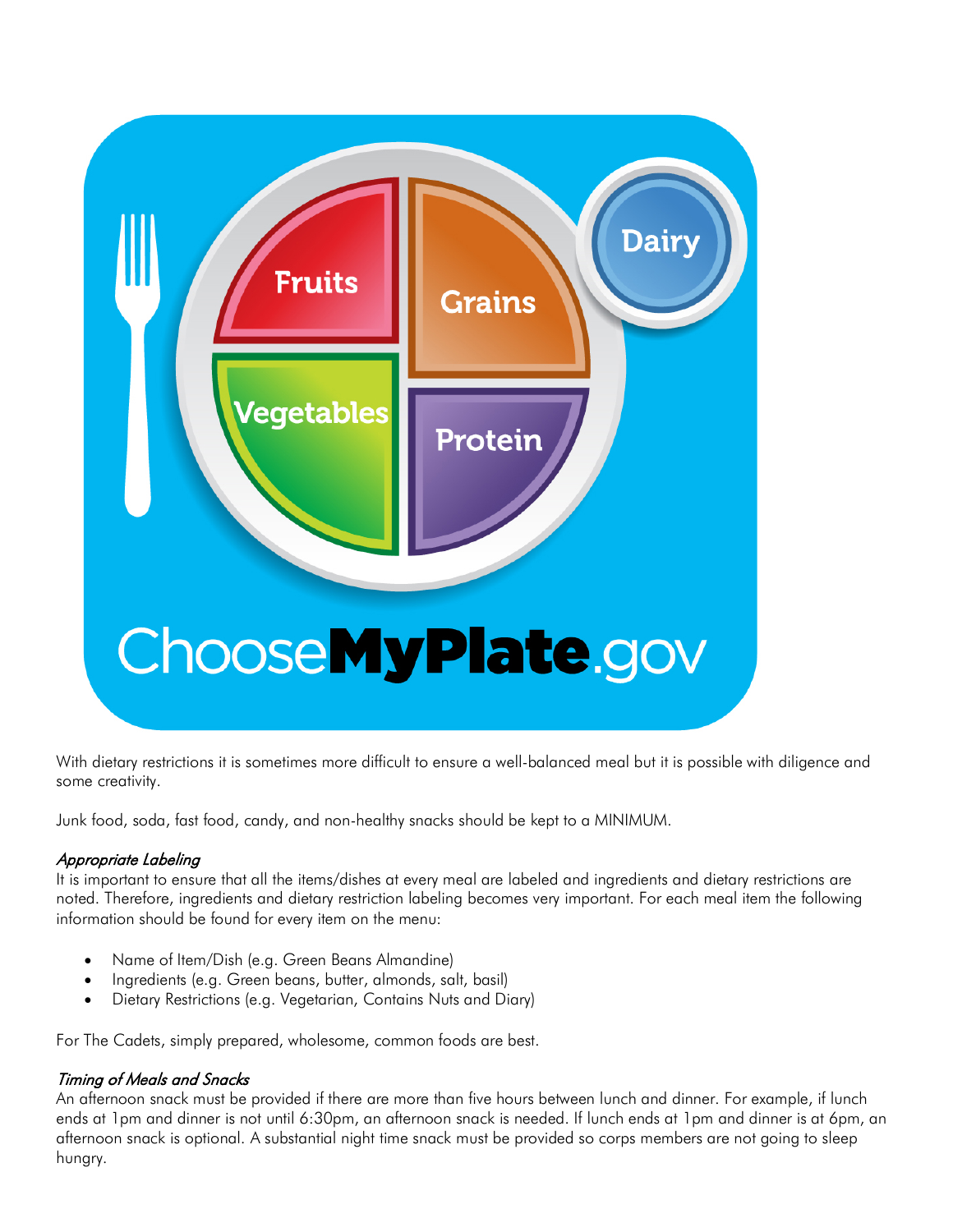#### Beverages

Gatorade and water should be available at all meals as much as possible. Water should always be an available option, and if there is only one beverage provided at a meal, it needs to be water. High sugar drinks such as lemonade, sweet tea, kool-aid, and the like should be kept to a minimum. Instead use assorted flavors of Gatorade or other similar sport drinks.

#### Snacks

All snacks should be as healthy as possible. Healthy and affordable afternoon snacks might include granola bars or protein bars, pretzels, cheese sticks, vegetable sticks, apples, water.

The night time snack for drum corps is really the fourth meal of the day and should follow the USDA Food Guide Dinner Plate standards.

Junk food, soda, fast food, candy, and non-healthy snacks should be kept to a MINIMUM.

#### Menu Review

One easy way to avoid problems is to review all the planned menus in advance. Reviewing the detail of every menu and all items will allow staff and volunteers the ability to identify any issues (i.e. unbalanced meals, lack of variety, lack of dietary restriction accommodation, etc.) before they occur.

## Training of Food Service Personnel

The Cadets leadership team responsible for food and beverage service should receive training on this guide during the planning phase of any program, so everyone involved with food and beverage service has a common understanding of expectations and terminology. Additionally, lead cooks and lead food service volunteers will need to complete ServSafe training effective for each spring training and tour season at servsafe.com.

## Personnel Health

Any person, who is infected with a communicable disease, is experiencing fever, sore throat, orgastro intestinal symptoms, has vomiting, abdominal cramps, nausea, or diarrhea must NOT work in foodservice until the person is completely free from symptoms. Sores or cuts on employee hands must have a watertight cover such as a finger cot that protects the lesion, and must wear a single use glove.

#### Communication Systems

It is always The Cadets preference for individuals to eat from the buffet line as much as possible. This allows for greater efficiency of meal service. However, sometimes it may be necessary for individual plates to be made for specific people. In this case, a communication system for how the special plates are to get to the appropriate people should be worked out in advance with The Cadets food and beverage team, and the individuals with the dietary restrictions who need the special plates. Tools to use to facilitate this process may include a brief meeting of all involved, excel spreadsheets, color coded stickers/nametags/tickets or other identifiers for both people and plates.

## Food Preparation

**Wear an Apron.** Clean clothing and an apron are required when preparing food.

**Wash your hands before and after preparing food.** To wash your hands properly, rinse them under running water. Add soap, and lather for 30 seconds. Make sure to get under your nails and between your fingers. Rinse your hands under running water, and pat them dry with a clean towel. No jewelry on the arms or hands should be worn with the exception of a plain wedding band.

**Refrigerate raw meat, fish, and dairy.** These are temperature-sensitive foods that are prone to bacteria and spoilage. Always keep meat, fish, and dairy in the refrigerator if you're going to use them within a few days, or in the freezer for longer storage. Transfer meat and fish to air-tight containers or freezer bags before storing to keep them fresh for longer. This will also prevent the spread of bacteria to other foods.

Refrigerate leftovers right away. Leftover food is great for snacks, but it must be refrigerated immediately to prevent bacterial growth. As soon as the food stops steaming, transfer it to an airtight container and put it in the refrigerator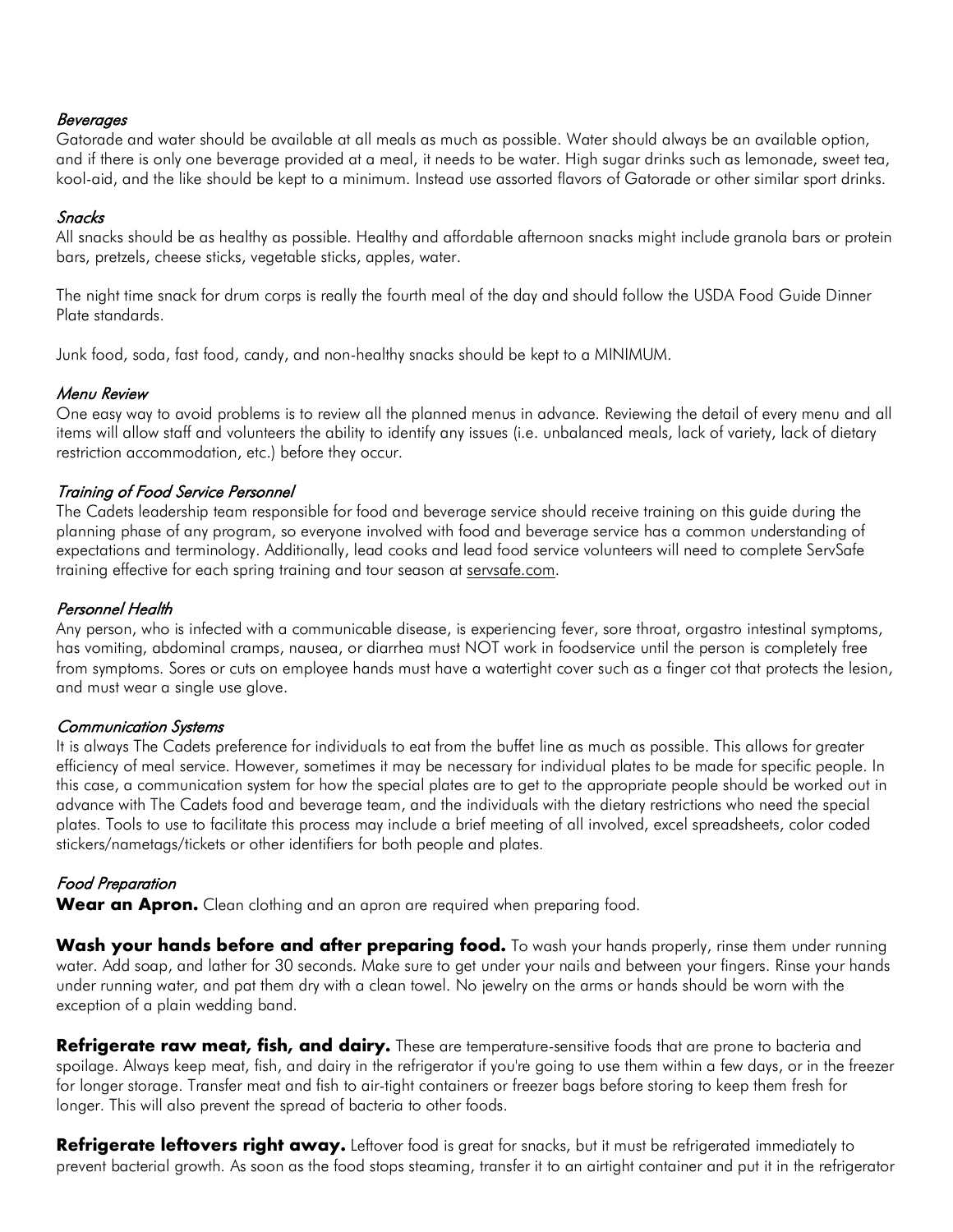or freezer.

**Reheat food properly.** Because bacteria can grow on foods that are the right temperature, it'simportant to reheat leftovers to at least 165 F (74 C) before eating them. This will kill any bacteria thatcould cause food poisoning. The easiest and most effective way to determine the temperature of food iswith a food thermometer.

**Defrost food safely.** To prevent bacteria from growing on foods that have been frozen, you mustdefrost foods properly as well. Thawing foods on the counter at room temperature is not advisable, asbacteria will quickly grow. Safe ways to defrost foods include:

- In the refrigerator over the course of 24 hours
- In the microwave using the defrost setting
- In a bath of cold water, where the water is changed every 30 minutes

**Be careful with mayonnaise**. Because mayonnaise is perishable, it must stay below 40º F. Theideal temperatures for bacterial growth are between 40° F and 140° F, also known as the "DangerZone." Refrigerating foods below 40° F will slow their growth. Commercial mayo and salad dressingsmade with pasteurized ingredients contain salt and acid, which slows bacteria growth. When mayobasedsalads (chicken, tuna or egg salad) are not refrigerated it is usually not the mayo, but the chicken,eggs or tuna that poses the risk. Dishes made with mayonnaise must always be kept below 40º F.

**Make sure perishable foods are kept below 40º F.** Keep them in a fridge or clean insulated cooler with plenty of ice, ice packs or chemical cold packs. After use, return the perishable food item to the fridge or cooler immediately. Throw out perishable foods that have been left out for more than two hours. Try to always return foods to the cooler immediately after use.

**Cook meat properly.** Do not forget to use a meat thermometer. Cook burgers to at least 160º, chicken breasts to 170°, legs and thighs to 180°. Pork should be cooked to 160° F and heat hot dogs to 165°.

**Provide hand sanitizer** or a hand washing station at the beginning of the buffet line.

## **Kitchen Cleanliness**

Each kitchen used by The Cadets (school kitchens, food trucks, etc.) must be kept clean to restaurant standard sgiven the number of meals being prepared daily. Below is the cleaning checklist to follow.

# Throughout the Day

- Wiping down the grill between cooking red meat, poultry and fish
- Wiping down prep areas between tasks
- Switching cutting boards in between tasks
- Sanitize food contact surfaces at least every four (4) hours
- Changing sanitizing water and rags frequently
- Emptying trash bins when they're full

# **Daily**

- Change kitchen towels and cloths
- Change foil linings of grill, range, and flattop
- Disinfect prep surfaces
- Wipe down and clean grill, range, flattop, microwave including behind and underneath
- Wash can opener
- Wash meat slicers
- Wipe down walls wherever there are splashes
- Sweep and Mop floors
- Wash beverage dispenser spouts on coolers daily and wash and disinfect coolers completely every other day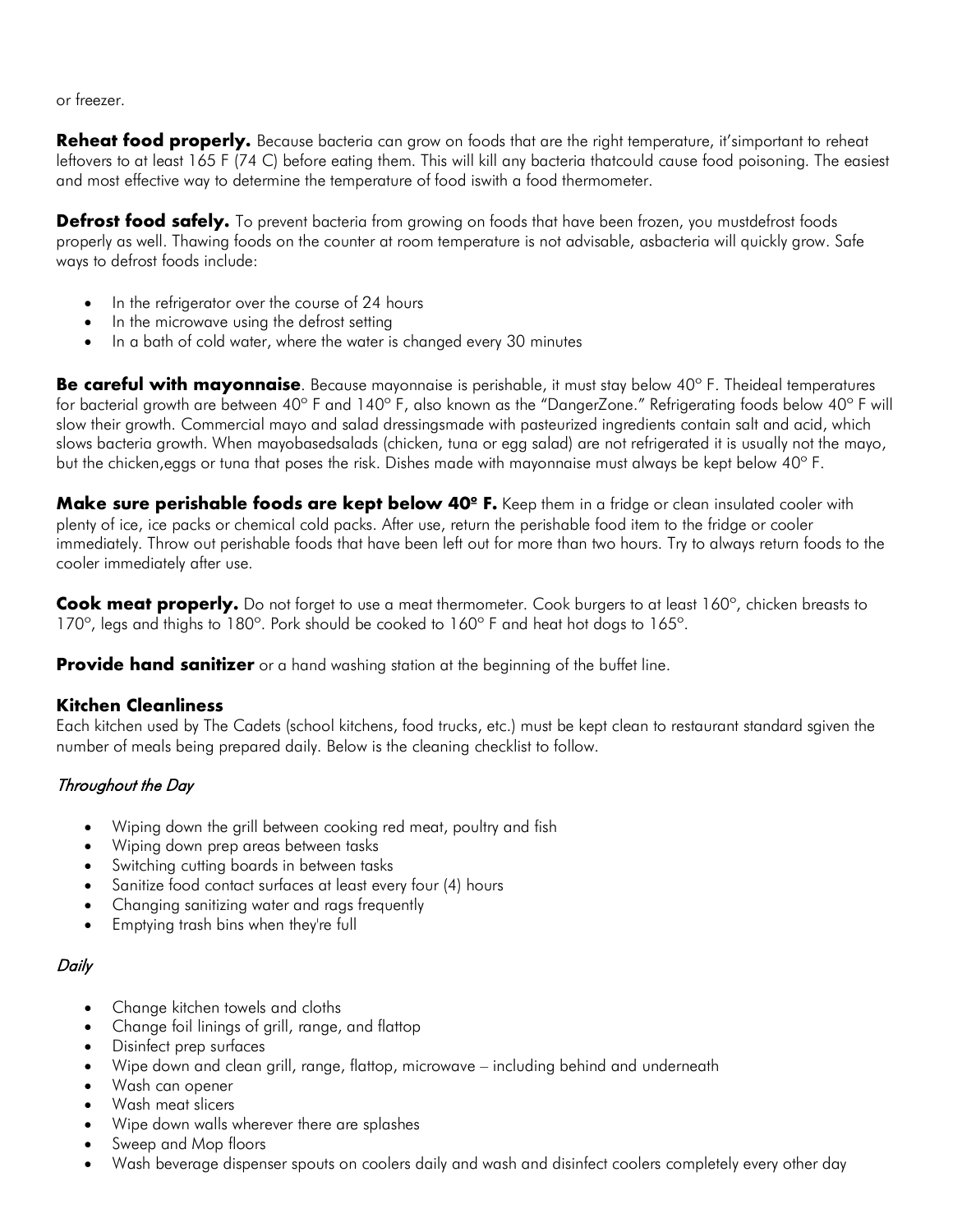• Disinfect waste disposal area to prevent pests and the spread of bacteria

## Weekly

- Wash the exterior and interior of each garbage can
- Wash hood filters
- Wash and sanitize walk-in refrigerator
- Clean ovens, including the walls, sides, and racks
- Power wash the floor

## **Monthly**

- Clean coffee machine
- Empty grease traps
- Wash walls and ceiling to remove grease buildup
- Clean and sanitize freezer
- Change pest traps
- Wash vent hoods

## Post-Tour

- De-lime sinks and faucets
- Deep clean everything ceiling to floor
- Make any repairs or improvements
- Ensure fire extinguisher is in working order

# **Dietary Restrictions Definitions**

# **I Eat Everything**

This is the most common diet of participants, staff, and volunteers. There are no special dietary restrictions and the only concern is ensuring well-balanced meals consistently.

# **Pescatarian = Everything minus Animal Flesh**

This is the practice of following a diet that includes fish, or other seafood, but no animal flesh (i.e. poultry, beef, pork, lamb, etc.). A typical pescatarian diet also includes vegetables, fruits, nuts, grains, beans, eggs, and dairy products.

Sources of protein are found with different varieties of fish and seafood, eggs, dairy products, beans and rice, and nuts in lieu of more traditional protein sources. Tofu may also be used as a source of protein.

Carbohydrate sources can typically be found in grains, vegetables, and fruits. Healthy fats will most commonly be found in fatty fishes, eggs, nuts, dairy products, and healthy oils.

# **Lacto-Ovo Vegetarian = Pescatarian minus Fish and Seafood**

This is the practice of following a diet that does not include animal flesh, fish or seafood. A typical lactoovo diet includes vegetables, fruits, nuts, grains, beans, eggs, dairy products.

Sources of protein are found with eggs, dairy products, beans and rice, and nuts in lieu of more traditional protein sources. Tofu may also be used as a source of protein. Carbohydrate sources can typically be found in grains, vegetables, and fruits. Healthy fats will most commonly be found in eggs, nuts, dairy products and healthy oils.

## **Vegan = Lacto-Ovo Vegetarian minus Lacto-Ovo**

This is the practice of following a diet that does not include animal flesh and the various animal byproducts (i.e. eggs, dairy products, gelatin, etc.) or fish or seafood and their various by-products (i.e. caviar, fish paste, etc.). A typical vegan diet includes vegetables, fruits, nuts, grains, beans, tofu, and other vegetable protein sources.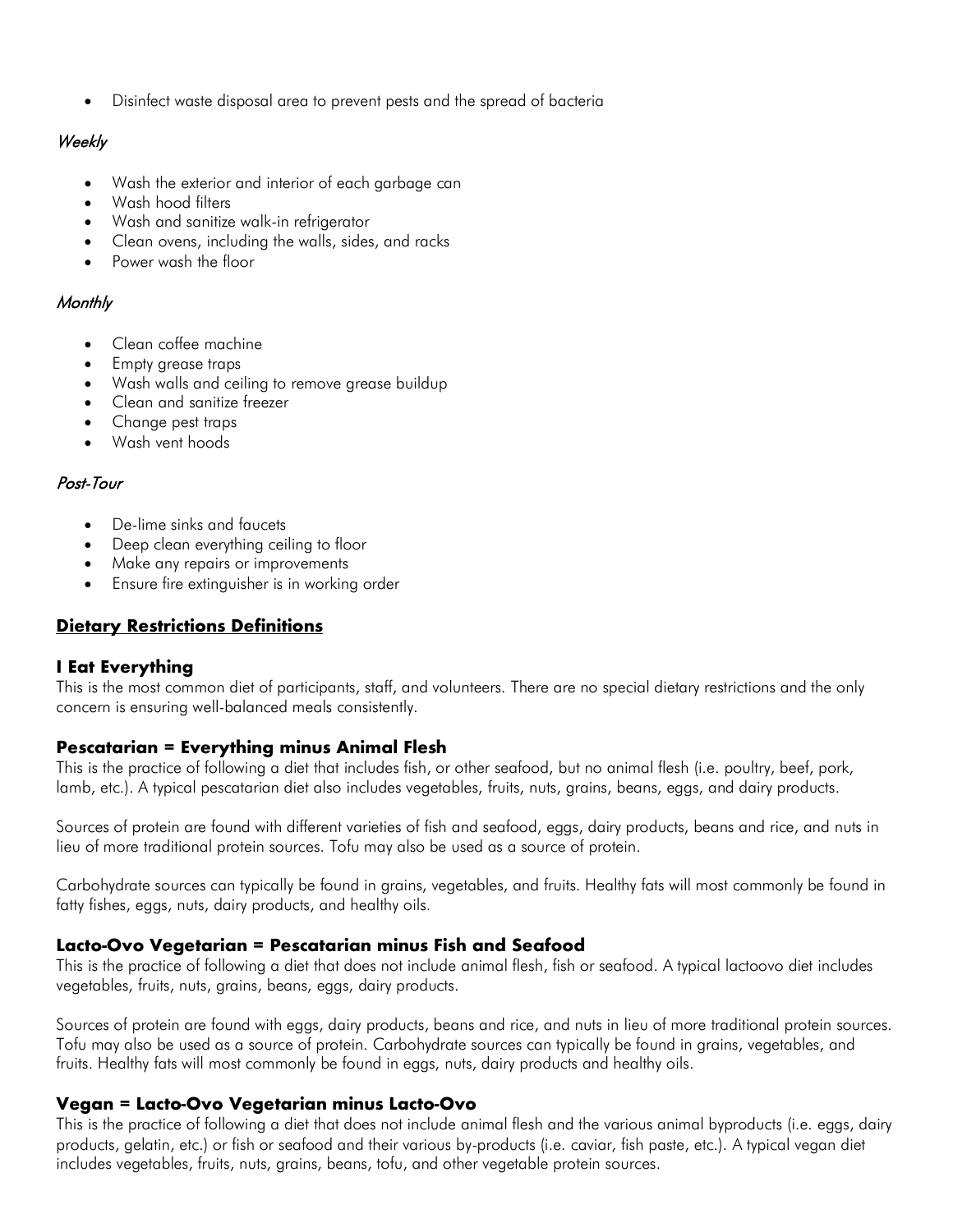Sources of protein are found with nuts, tofu, beans and rice, and other vegetable proteins in lieu of more traditional protein sources. Vegan protein powders, such as soy, can be used to supplement protein intake. Carbohydrate sources can typically be found in grains, vegetables, and fruits. Healthy fats will most commonly be found in nuts, seeds, and healthy oils.

#### **Diabetic = Everything, but Minimize Sugar**

This refers to the diet that is recommended for sufferers of diabetes. The diet most often recommended is a well-balanced diet high in fiber, low in fat, and low in sugar.

#### **No Pork = Everything minus Pork Products and Pork Byproducts**

This is the practice of following a diet that does not include any pork products or pork byproducts, but other animal flesh (i.e. poultry, beef, lamb) and fish and seafood are allowed. This special dietary restriction can most easily be accommodated by ensuring there are traditional sources of protein other than pork at all meals. Beware of hot dogs and sausage products, and check ingredient labels on mixed meat products and other products (for example, gelatin can be made from pork).

Sources of protein are found with chicken, beef, turkey, fish, seafood, lamb, eggs, dairy, and/or nuts. Carbohydrate sources can typically be found in grains, vegetables, and fruits. Healthy fats will most commonly be found in eggs, nuts, and dairy products.

#### **No Red Meat = Everything minus Red Meat and Red Meat Byproducts**

This is the practice of following a diet that does not include red meat or red meat byproducts (beef, lamb) but other sources of animal flesh (i.e. turkey, pork, chicken) and fish and seafood are allowed. This special dietary restriction can be most easily be accommodated by ensuring there are traditional sources of protein other than red meat at all meals. Beware of hot dogs and other mixed meat products and check ingredient labels on these products.

Sources of protein are found with chicken, pork, turkey, fish , seafood, eggs, dairy products, and nuts. Carbohydrate sources can typically be found in grains, vegetables, and fruits. Healthy fats will most commonly be found in eggs, nuts, and dairy products.

#### **Lactose Free = No Dairy Products**

This is the practice of following a diet that does not include food that contains lactose. Sources of lactose are milk and various dairy products (cream, sour cream, cheese, yogurt, and ice-cream are the most common). This special dietary restriction can be most easily accommodated by ensuring that any food items containing lactose are properly labeled, and that there are a variety of dairy-free foods available. Note that many baked goods contain dairy products as an ingredient.

Sources of protein are found with chicken, pork, turkey, fish, seafood, red meat, eggs, and nuts. Carbohydrate sources can typically be found in grains, vegetables, and fruits. Healthy fats will most commonly be found in eggs, nuts, and healthy oils.

#### **Gluten Free = No Wheat, Barley, Rye**

This is the practice of following a diet that does not include gluten. Gluten is found in all wheat, barley, and rye products and flours. Acceptable grains and starches commonly allowed are corn, potatoes, rice, quinoa, and tapioca. Many common products typically containing gluten, such as bread, cereal, pizza, and baked goods are now being created with gluten free variants so accommodating gluten free dietary restrictions is becoming increasingly easier. Beware of hidden sources of gluten, such as soy sauce, sala dressings, and sauces and gravies.

Sources of protein are found with chicken, pork, turkey, fish, seafood red meat, eggs, dairy, and nuts. Carbohydrate sources can typically be found in corn, potatoes, rice, quinoa, beans, vegetables, and fruits. Healthy fats will most commonly be found in eggs, nuts, and dairy products.

#### **Peanut Allergy = No Peanuts or Peanut Products/Byproducts**

This is following a diet that does not include any peanuts, peanut products, or peanut byproducts. This special dietary